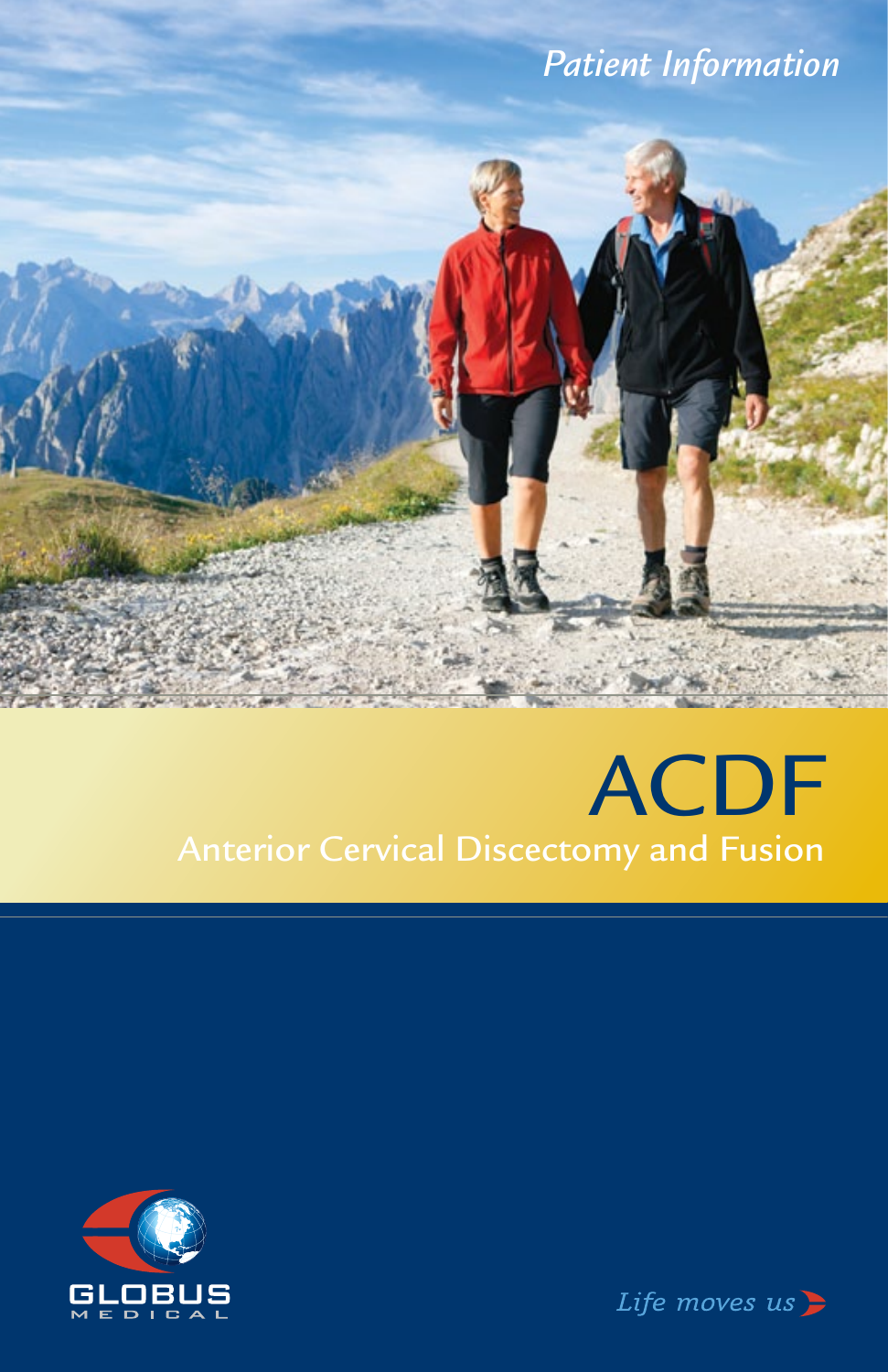# Table of Contents

| Contraindications, Complications, Warnings and Precautions  10 |
|----------------------------------------------------------------|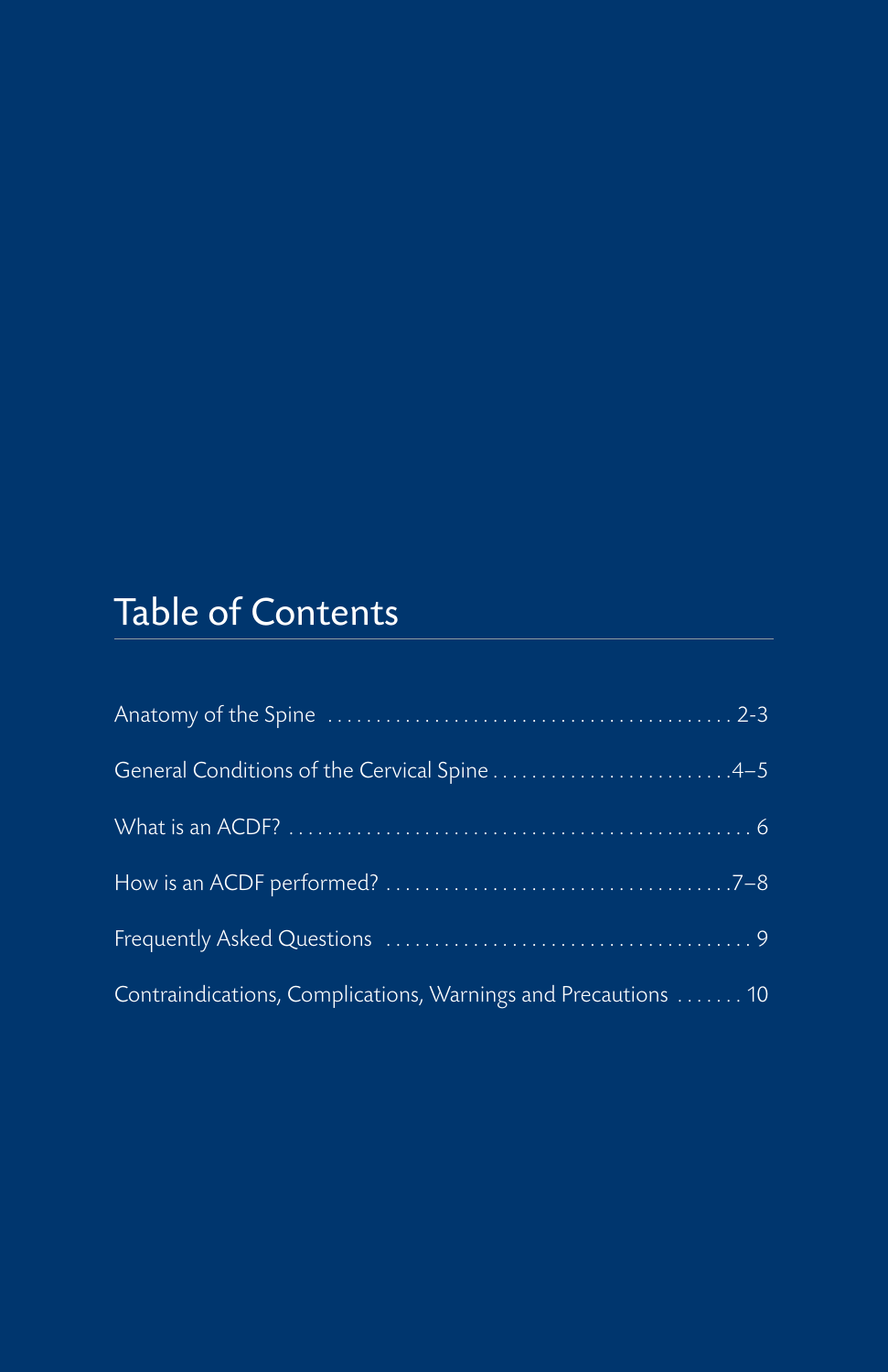

# ACDF Anterior Cervical Discectomy and Fusion

# Patient Information

This brochure will help you understand more about:

- General conditions of the spine
- Information about surgical treatment of the cervical spine
- What to expect from surgery

*The decision to receive medical treatment is individualized to the patient and the patient's symptoms. The information presented within this brochure may not apply to your condition, treatment, or its outcome, as surgical techniques vary and complications can occur. It is important to discuss the viability of this procedure with your physician to decide whether this treatment option is right for you.* 

*This brochure is intended to be an educational resource only and is not meant to be a warranty or to replace a conversation between a patient and their physician or member of their health care team. Please consult your physician for a complete list of indications, precautions, clinical results and other important medical information that pertains to this procedure.*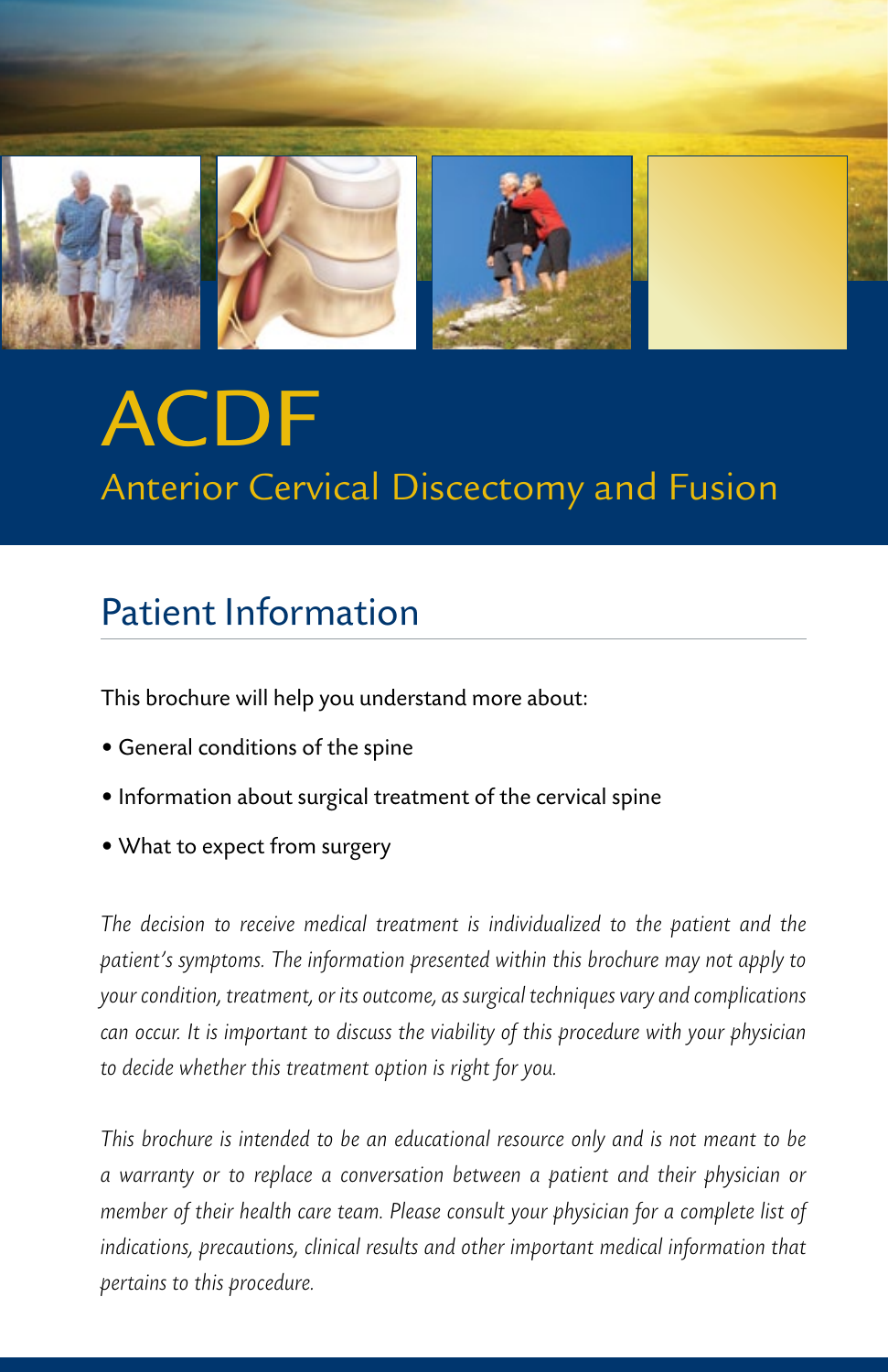# Anatomy of the Spine

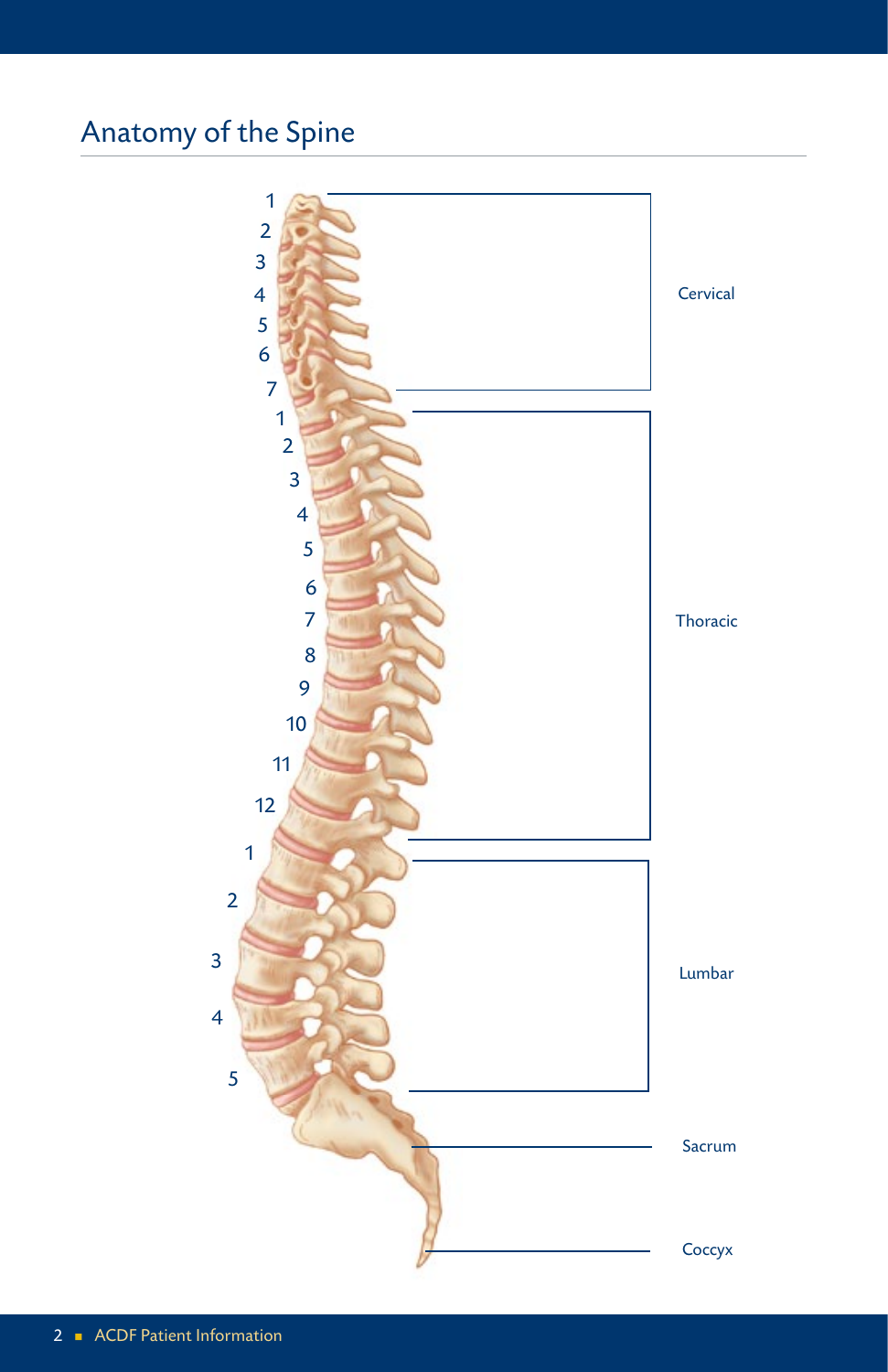## Anatomy of the Spine

The spine is made up of vertebrae and is divided into three main sections:

- Cervical (7 vertebrae)
- Thoracic (12 vertebrae)
- Lumbar (5 vertebrae)

Below the lumbar spine is the sacrum which is comprised of five fused vertebrae. At the end of the spine is the coccyx, or the tailbone.

The vertebrae bear the weight of the upper body and provide points of attachment for muscles and ligaments. It also protects the spinal canal (cavity that runs successively through each of the vertebrae and contains the spinal cord) and provides exit points for spinal nerves.

The individual vertebrae are separated by intervertebral discs, which act as cushions or shock absorbers between the vertebral bodies.

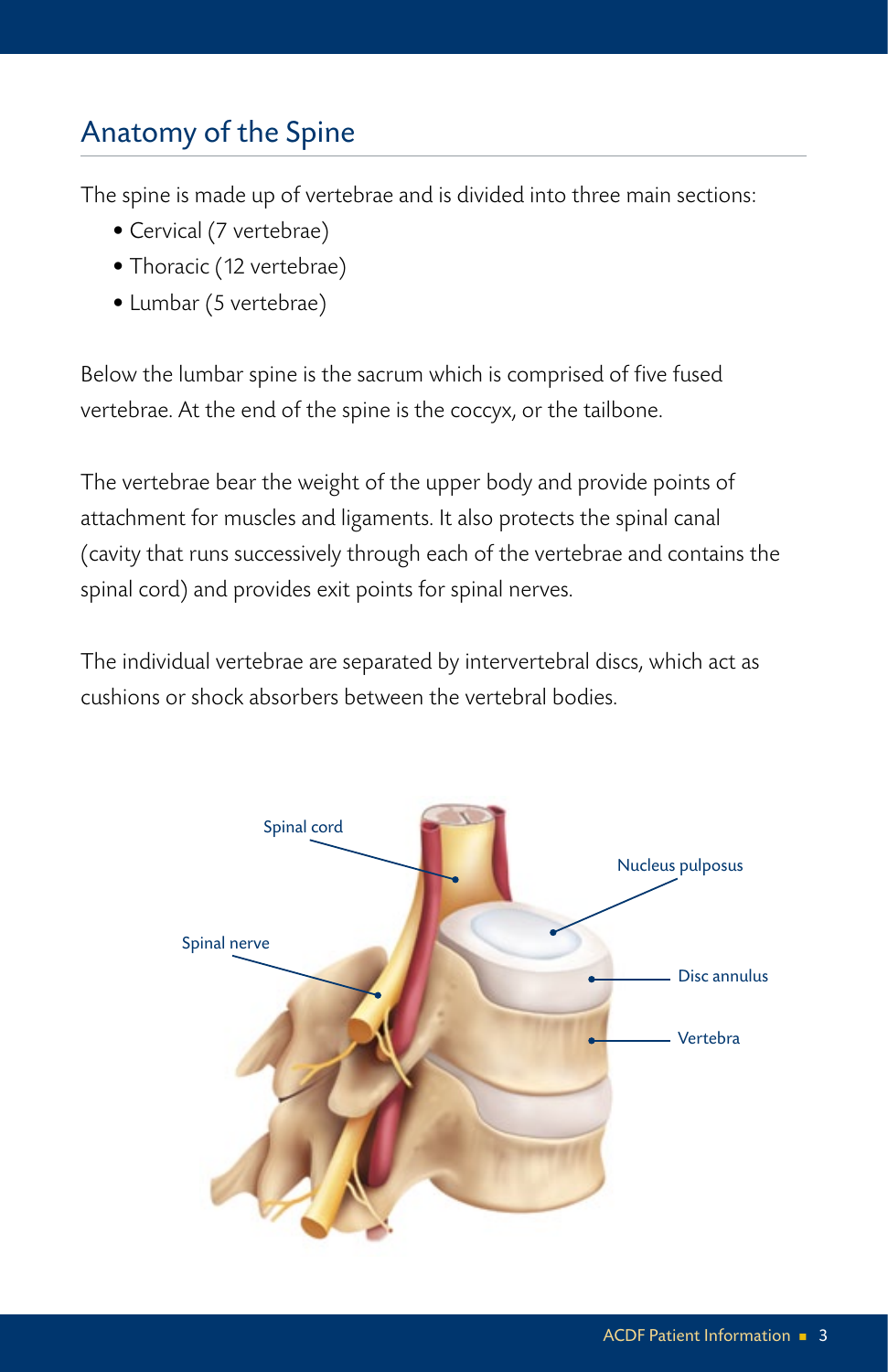# General Conditions of the Cervical Spine

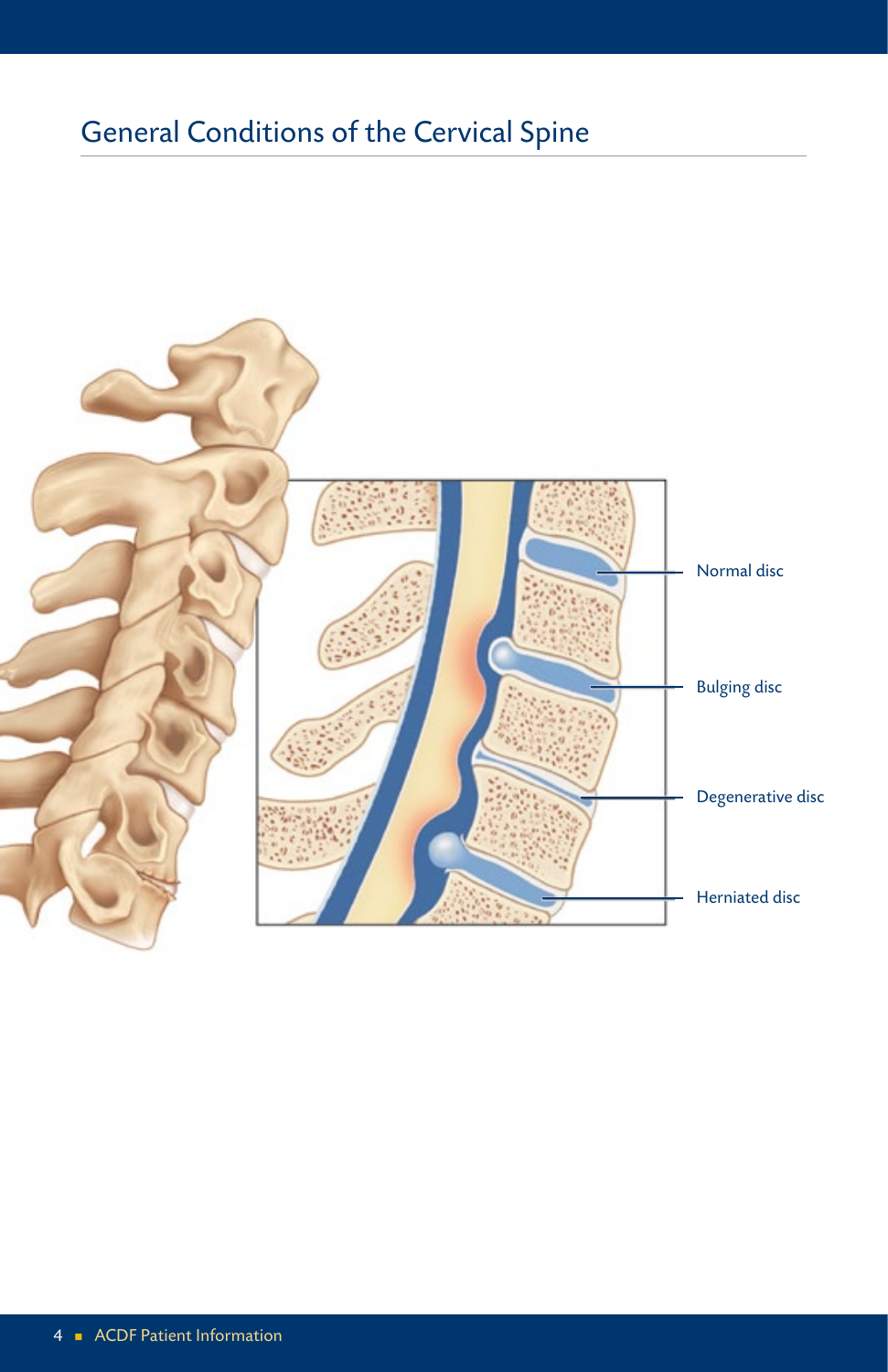## General Conditions of the Cervical Spine (cont'd)

#### What is causing discomfort in my arms and neck?

Age, genetics, injury, and everyday wear and tear caused by routine activities can contribute to damage and deterioration of the discs in your neck. Your surgeon may have diagnosed a herniated disc, disc degeneration, spinal stenosis, or loss of disc height as compared to your other discs. Symptoms of these conditions can include loss of motor function and dexterity, tingling or numbness in the arm or hand, and radiating pain, weakness and/or numbness in your shoulders, arms and neck.

#### Degenerative Disc Disease

Over time, the discs can lose flexibility, elasticity, and height, which is known as Degenerative Disc Disease (DDD). When this happens, shock absorbing abilities are reduced and abnormal motion or alignment and instability of the spine may occur.

#### Herniated Disc

Degeneration or injury can cause cracks and tears in the outer layer of the intervertebral disc. The gel inside the disc can be forced out of these cracks and tears, causing the disc to bulge (protrusion), break open (extrusion), or break into pieces (sequestration), putting pressure on a nerve root or the spinal cord.

#### Spinal Stenosis

Narrowing of areas in the spine where nerve roots and the spinal cord must travel is called Spinal Stenosis. This can be caused by herniated discs, osteophytes (bony projections), or ligaments compressing the spinal cord.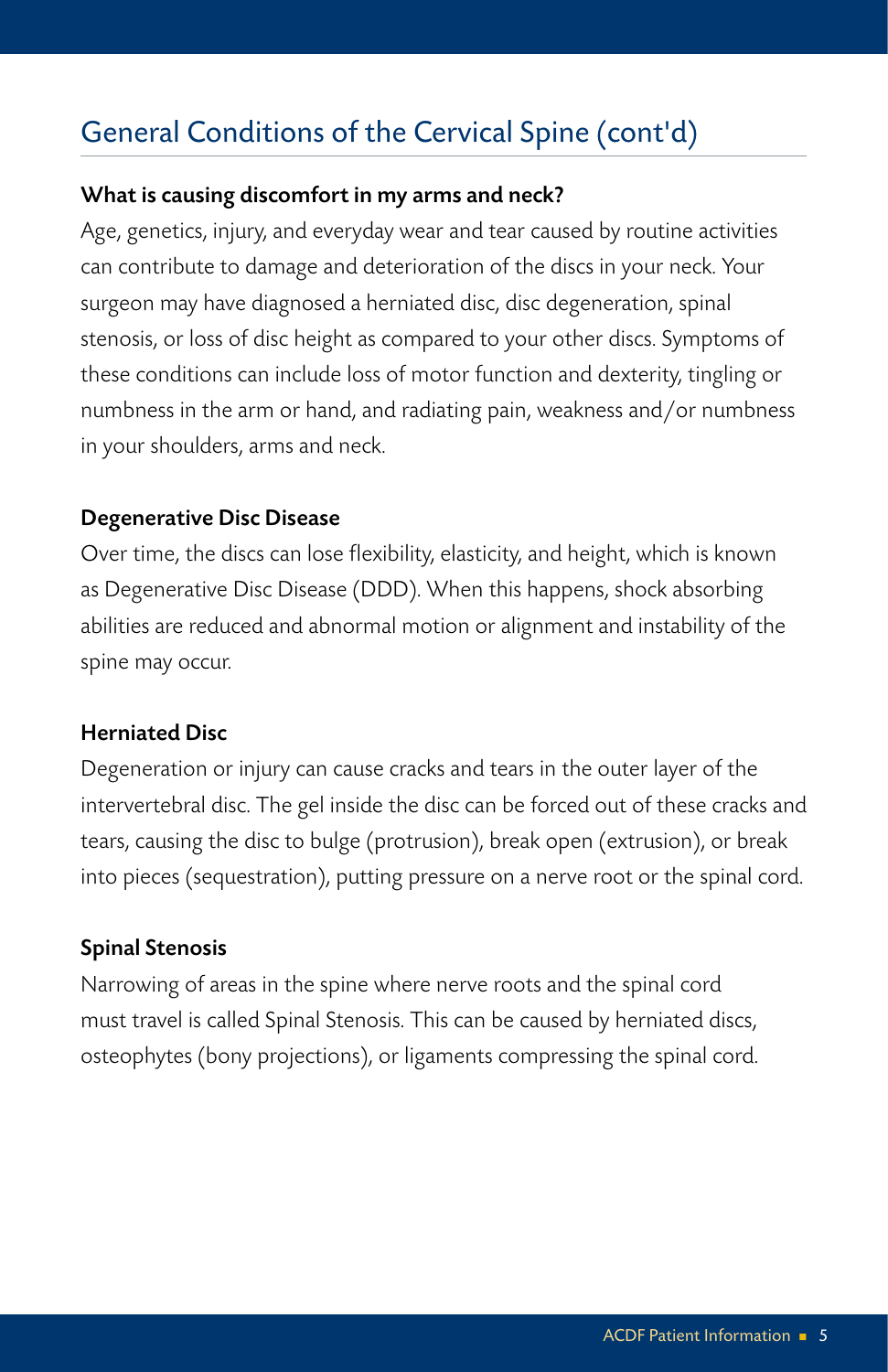### What is an ACDF?

ACDF stands for Anterior Cervical Discectomy and Fusion which is the joining of two bones together. The unhealthy disc is removed, then replaced with a bone graft or synthetic spacer, and a cervical plate with screws is used for stabilization. The primary goal of this procedure is to relieve pressure on either the nerve roots or spinal cord and/or treat a painful disc. The anterior cervical (front of the neck) approach of this surgery allows access for your surgeon to the afflicted area.



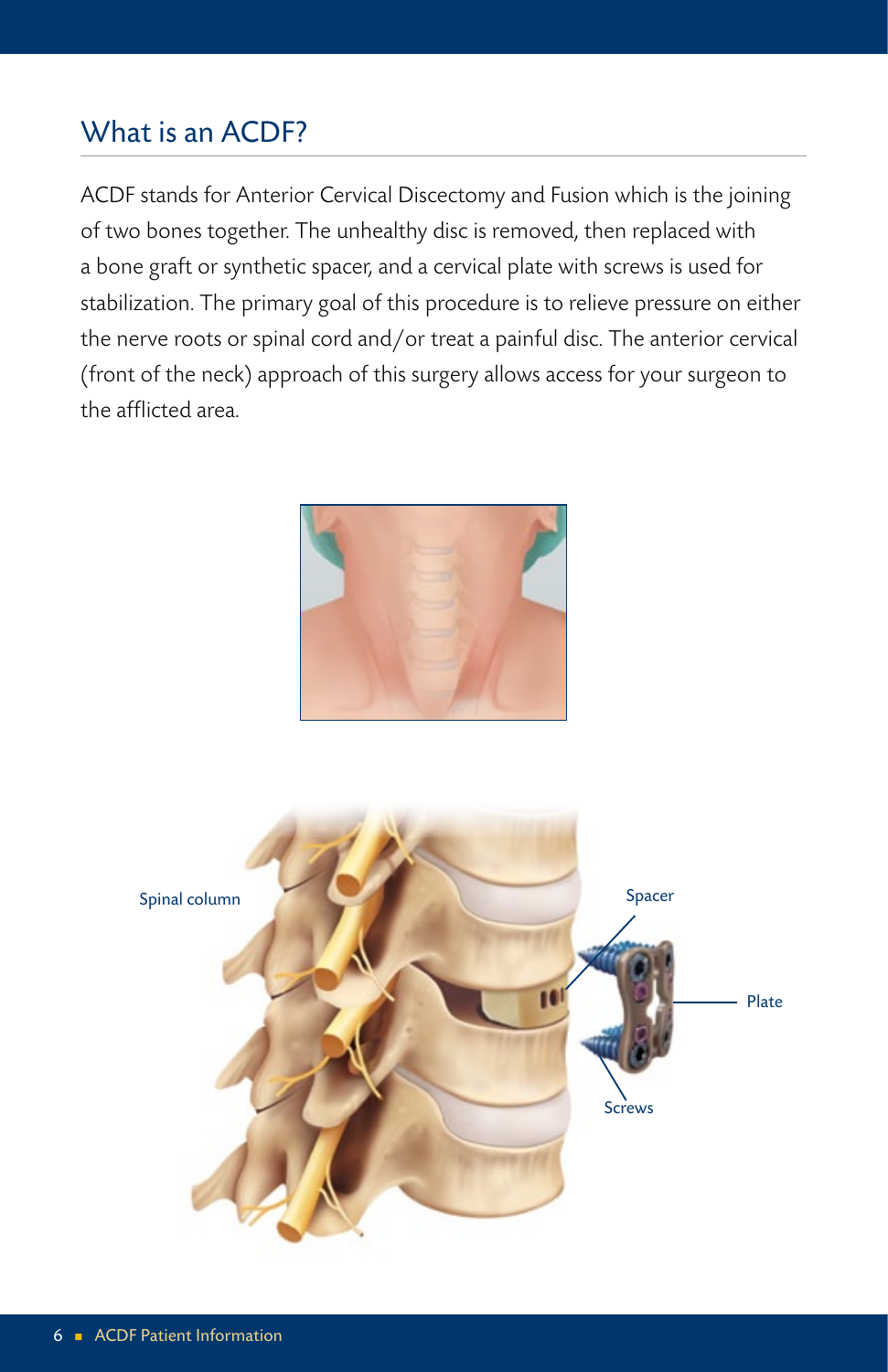## How is an ACDF Performed?

Your surgeon may have recommended an anterior cervical discectomy (surgical removal of an intervertebral disc) and fusion to treat your condition. This section describes how this procedure is performed.

A 1—2 inch horizontal incision (a surgical cut made in skin) is made in the anterior (front) of the neck, on either the right or left side. The soft tissues of the neck are gently separated to allow access to the surgical site.



Specialized pins are temporarily inserted into the superior (top) and inferior (bottom) vertebrae during the procedure. These are used to distract (pull in opposite directions) the vertebrae to allow access to and visualization of the intervertebral disc.

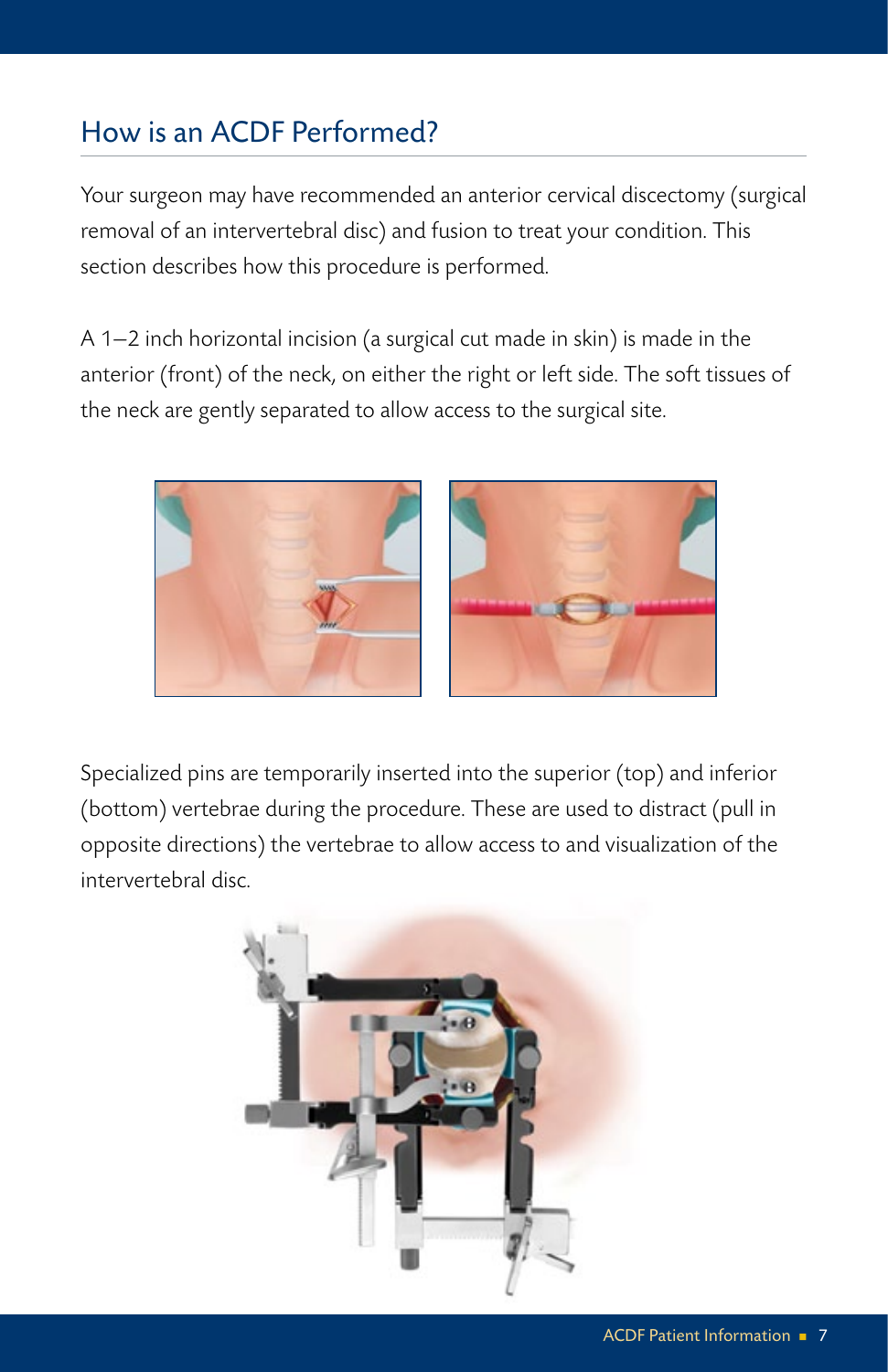# How is an ACDF performed? (cont'd)

Surgical instruments are used to remove the intervertebral disc. A small implant is inserted to fill the vacant disc space and join the vertebrae together.



A titanium alloy plate is placed on the surface of the neighboring vertebrae and attached with screws.



Over time, the vertebrae can grow together through fusion. This process varies between patients and can take anywhere from a few months up to a couple of years to completely fuse.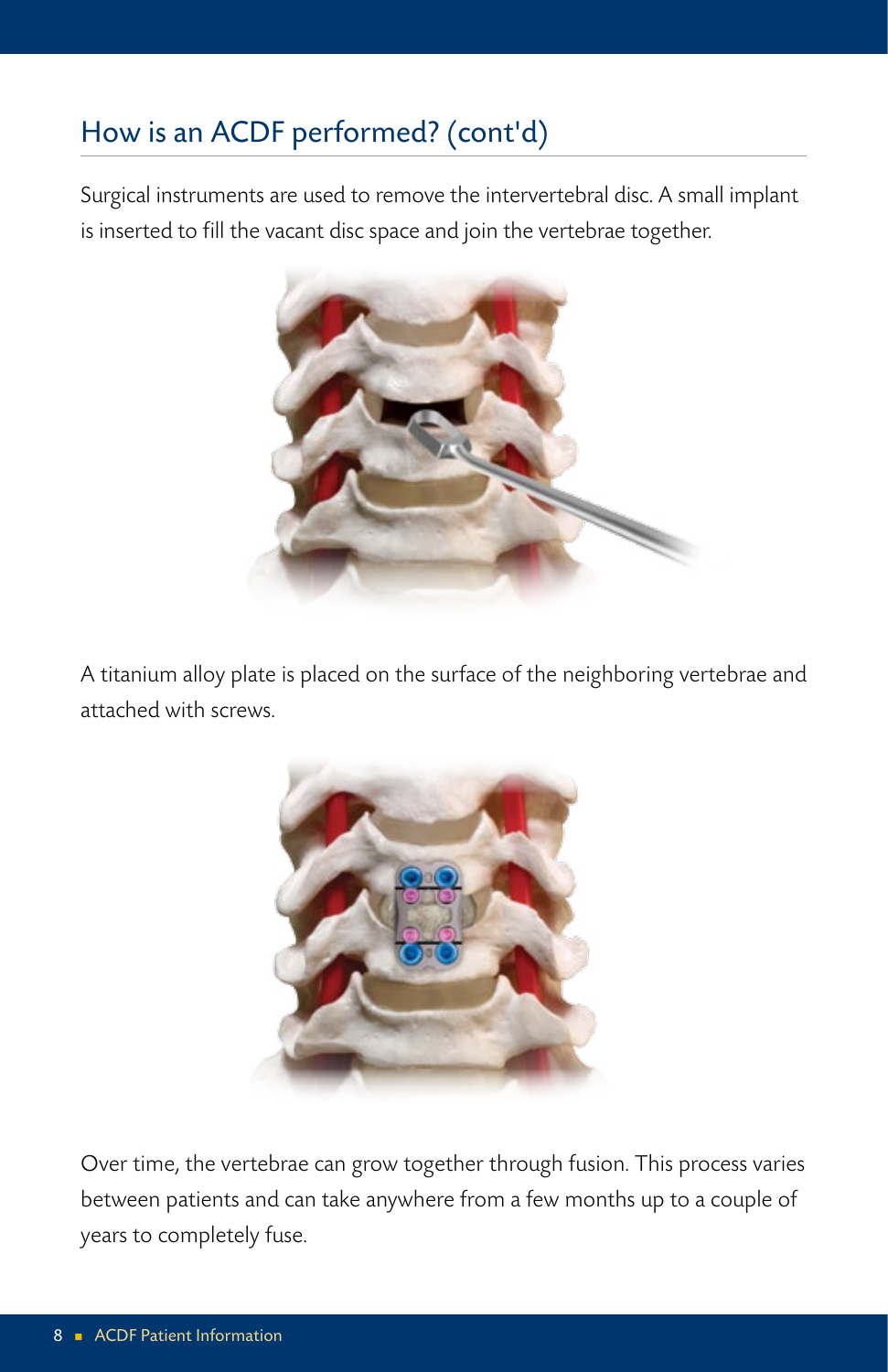

## Frequently Asked Questions

#### What Should I Expect from Surgery?

Treatment with an ACDF may help you return to normal activities. Patients may notice improvement of some or all symptoms, and pain from surgery may diminish between 2 to 4 weeks after surgery. However, recovery time varies between patients.

It is the surgeon's goal for the patient to eventually return to his/her preoperative activities. A positive attitude, reasonable expectations and compliance with your doctor's post-surgical instructions may all contribute to a satisfactory outcome.

#### When Will I Be Able to Return to Work?

The amount of recovery time needed prior to returning to work will vary depending on the surgery, your job, and you as an individual. Please consult your surgeon for an individual recommendation.

#### How Long Will I Have Restricted Activities?

As with any surgery, the duration of time between procedure and return to normal activities is different for every patient. Your surgeon may provide a list of activities you should avoid during the first six weeks after surgery.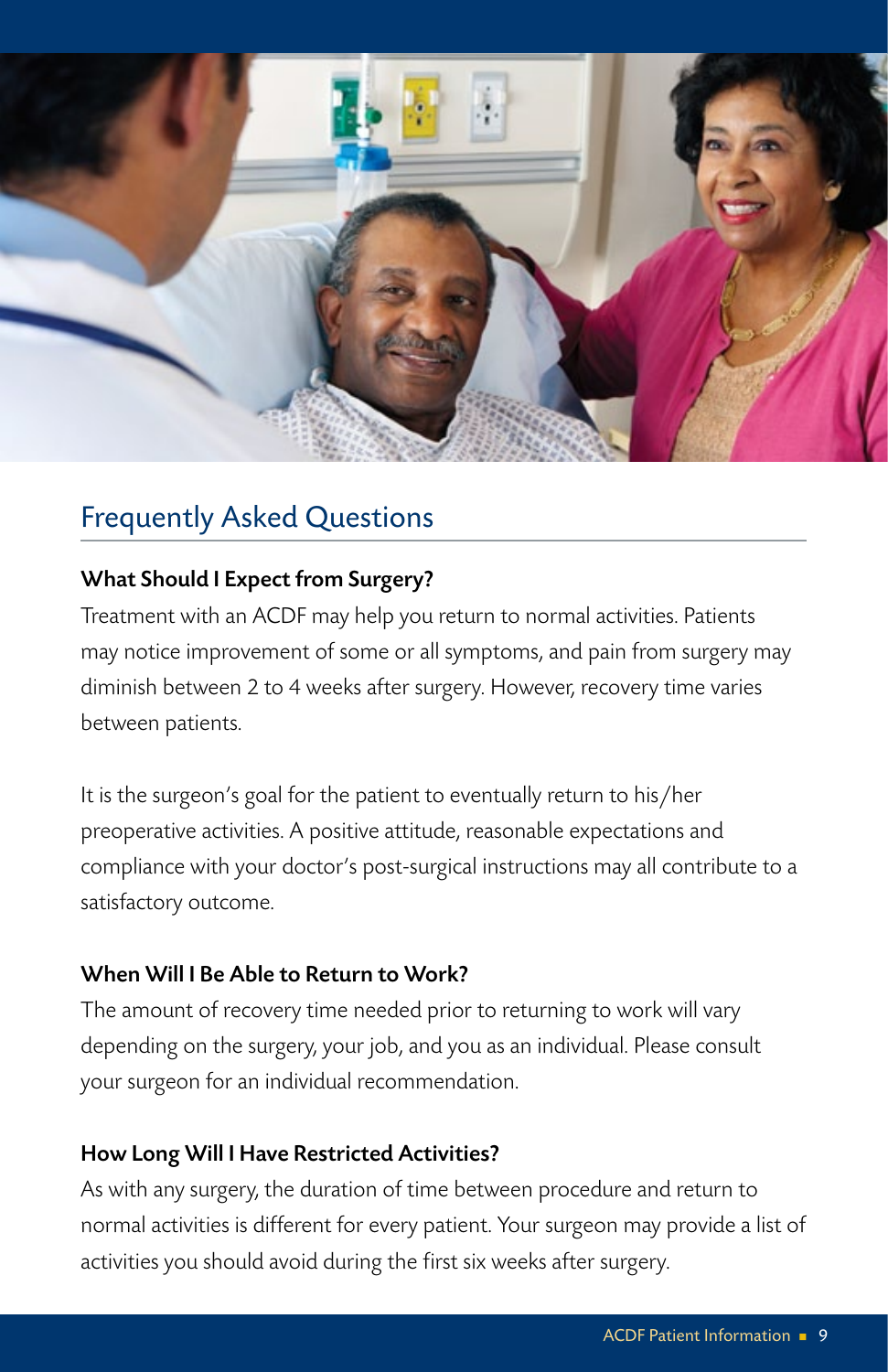### Contraindications, Complications, Warnings and Precautions

You may be contraindicated (not suitable) for this device if you have an infection, a congenital abnor-mality, are obese, pregnant, mentally ill, diabetic, suffer from rheumatoid arthritis, osteoporosis, or cancer.

As with any surgical procedure, complications may occur following the placement of this device. These can include but are not limited to early or late implant bending, failure, loosening, movement/migration, bone fracture, and allergic reaction to implant material.

Other general complications associated with any spinal procedure include nonunion or delayed union, pseudarthrosis, pain, second surgery, bleeding, early or late infection, spinal cord and/or nerve damage, incisional complication, scar formation, blood vessel damage, cardiovascular system compromise, respiratory problems, complications due to bone grafting, reactions to anesthesia, impotence, sexual dysfunction, paralysis, and death.

*This list does not include all possible contraindications, complications, warnings, or precautions. Please consult with your surgeon for additional information on this topic and how it applies to your particular medical condition.*